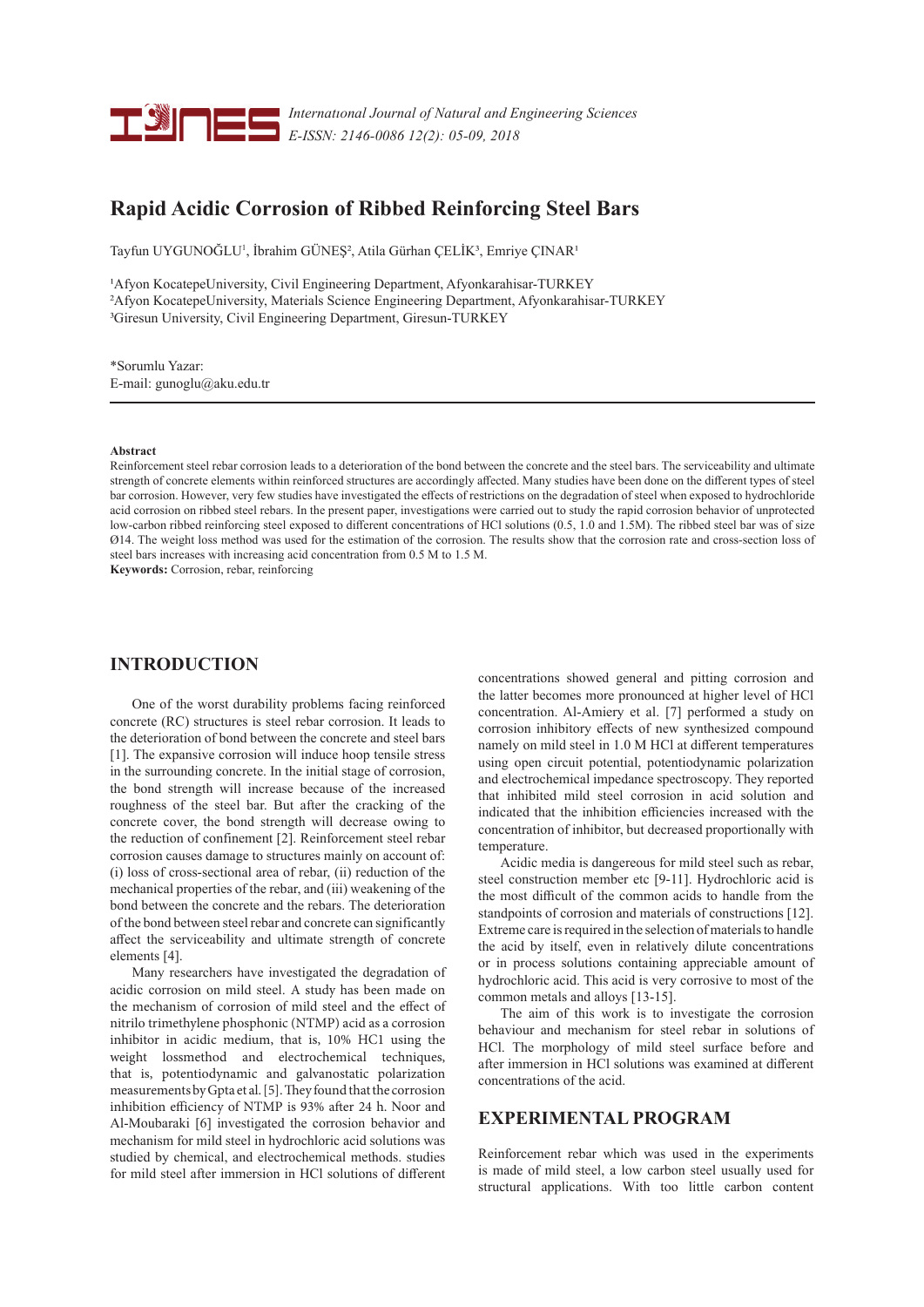(>0.2%) to thoroughly harden, it is weldable, which expands the possible applications in site. The experiments were performed on ST-IIIa (S 420) ribbed reinforcement steel rebar specimens in size of Ø14. It has the composition: 0.02% (P), 0.37% (Mn), 0.03% (S), 0.01% (Mo), 0.039% (Ni), 0.21% (C) and the remainder is Fe. The characteristic properties of ribbed steel rebars are presented in Table 1.

| Table 1. Characteristic properties of Ø14 steel rebar |  |
|-------------------------------------------------------|--|
|-------------------------------------------------------|--|

| <b>Properties</b>     | Ribbed steel rebar |  |  |
|-----------------------|--------------------|--|--|
|                       | diameter, mm       |  |  |
| Tensile strength, MPa | 560.7              |  |  |
| Yield strength, MPa   | 447                |  |  |
| Elongation, %         | 77 Q               |  |  |

The ribbed steel rebar samples were cut out in length of 20 cm. The first preparation process which was used involves an abrasive surface treatment to remove any build up of material by used emery paper to remove the outer surface layer and roughen up the surface. The next portion involves more chemical means, this helps in dissolved contaminants that reach the surface externally from the environment such as oils, dust and grease that usually came from prior processing or handling. The final portion involves washed the samples with running tap water followed by distilled water, dried with clean tissue, immersed in ethanol. They were then allowed to dry. Experiments were carried out to assess the loss of weight. The steel rebar samples were completely immersed in glasses vessel containing 500 ml solution of HCl in different concentrations as 0.5, 1.0, and 1.5M (Table 2). They were exposed for different duration period at room temperature from 7 to 35 days, then the steel rebar samples were cleaned, washed with running tap water followed by distill water, dried, then immersed in ethanol, and dried again. The weight of the steel rebars was measured for each duration. The mass of steel rebar samples before and after immersion was determined using an analytical balance accurate to 0.1 mg. For further data processing, the average of the three replicate values was used. The weight loss  $(W\%)$ of varying concentration of HCl from the experimental weight measurements were calculated as following Eq. (1):

$$
W\% = \left(\frac{w_{o} - w_{i}}{w_{o}}\right) x 100
$$
  
(1)

Where  $W_0$  is the first weight of steel rebars, and  $W_i$ is the weight of mild steel after immersing in solutions, respectively.

**Table 2.** Acidic solution content (for 1000 ml)

| Component | Content. ml      |                  |       |
|-----------|------------------|------------------|-------|
|           | 0.5 <sub>M</sub> | $.0\ \mathrm{M}$ | 1.5 M |
| HCl       |                  | $\Omega$<br>δĴ   | ــ ــ |
| Water     | 958              | 917              | 075   |

The weight loss method was also used to calculate the corrosion rate  $(CR)$  by the following Eq.  $(2)$  [17]:

$$
CR (mmPY) = (87.60xW) / (AxTx \delta)
$$
 (2)

Where, W, A,  $\delta$  and T are weight loss (mg), area of the specimen (cm<sup>2</sup>), density of steel rebar (7.86  $g/cm<sup>3</sup>$ ) and exposure time (h) respectively. The mmPY is millimeters per year.

#### **RESULTS AND DISCUSSIONS**

Figure 1 shows the pH variation (acidity) as a function of the acidic molarity of solution which has immersed rebars. After a 21-day exposure, samples were a basic pH close to 5 in the medium. It is because of the reinforcement dissolved in the acidic solution and reduced the acidity of the solution. In addition, the pH value of the increase increases while the conductivity decreased (Fig. 2). Increasing the molarity of the environment resulted in an increase in electrical conductivity.







**Figure 2.** Electrical conductivity of acidic solution

 $\Box$ Method of weight loss is suitable to check the various types of steels available in the market under accelerated corrosion in the laboratory. Fig. 3 show the results obtained from weight loss measurements for the different size of steel rebars in 0.5M, 1.0M and 1.5M HCl solutions depending on the acidic treatment duration. On the base of the acidic test results it was found that the weight loss of the steel rebars was initially low and then tendency of increasing was observed depending on time. The lowest weight loss was found at 0.5 M HCl as predictable, and the highest weight loss was obtained at 1.5 M HCl. Also, weight loss was stable after 21 days acidic treatment for each rebar size. For example, the weight loss was 0.5% at the 0.5 M; it was 1.8% at the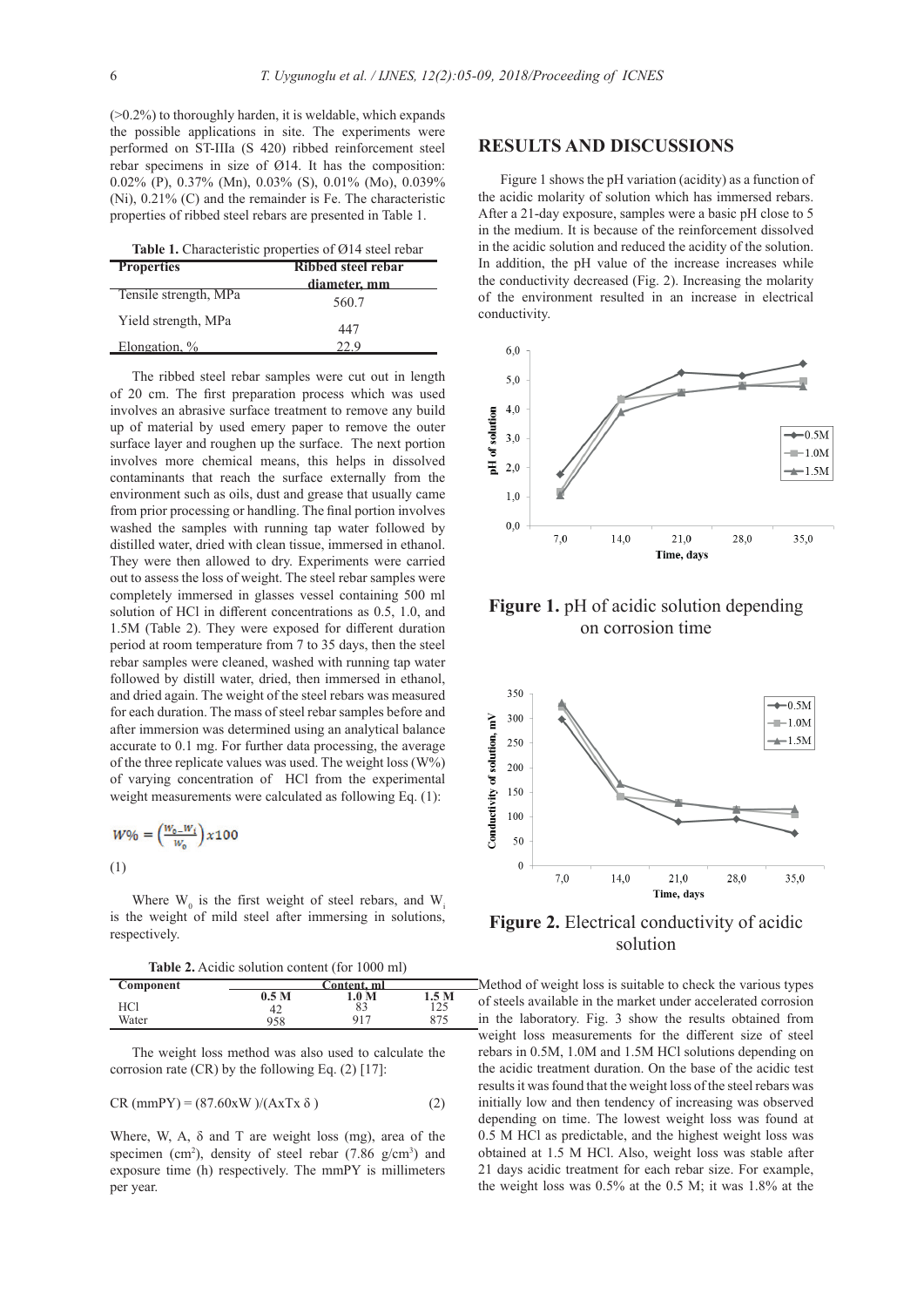1.5 M acidic solution for 21 days acidic environment. This means that increasing of acidic molarity resulted in a relative reduction of weight loss. The reason for corrosion (weight loss) versus treatment time can be the fact that hydrogen is released when metals react with acids.

Corrosion rate data as a function of acid concentration can be used to show the rate dependence of acid concentration. As the acid media concentrations were increased, the corrosion rates also increased, as shown in Fig. 4. This owed primarily to hydrogen ions, the active ions in acids, increasing as acid concentration increased. The corrosion of metals in acidic solution is cathodically controlled by the hydrogen evolution reaction.



**Figure 3.** Weight loss of corroded rebars



Figure 4. Corrosion rate of rebars versus corrosion time

Fig. 5 shows the section change of rebars depending on acidic media and exposure time. It can be clearly seen that the cross-section loss of rebars increased as acidic molarities increased. The reduction in diameters of the rebar was lower than that of exposed to low acidic molarity rebars. The reduction ratios increases at 0.5 M sulfuric acid solution and the highest were at 1.5 M acidic solution. It was found that the cross-section loss of 14 mm straight rebar was changed between 0.22% and 1% depending on acidic molarities.



**Figure 5.** Cross-section change of rebars versus acidic molarity

In Fig. 6, the view of rebar surface after 1.5M acidic treatment for 35-day are seen. The effects of the HCl action on the reinforcing steel rebars were also examined using the 3-D profilometer (Fig. 7-9).



**Figure 6.** Surface texture of rebar after 0,5M acidic media



**Figure 7.** Surface texture of rebar after 0,5M acidic media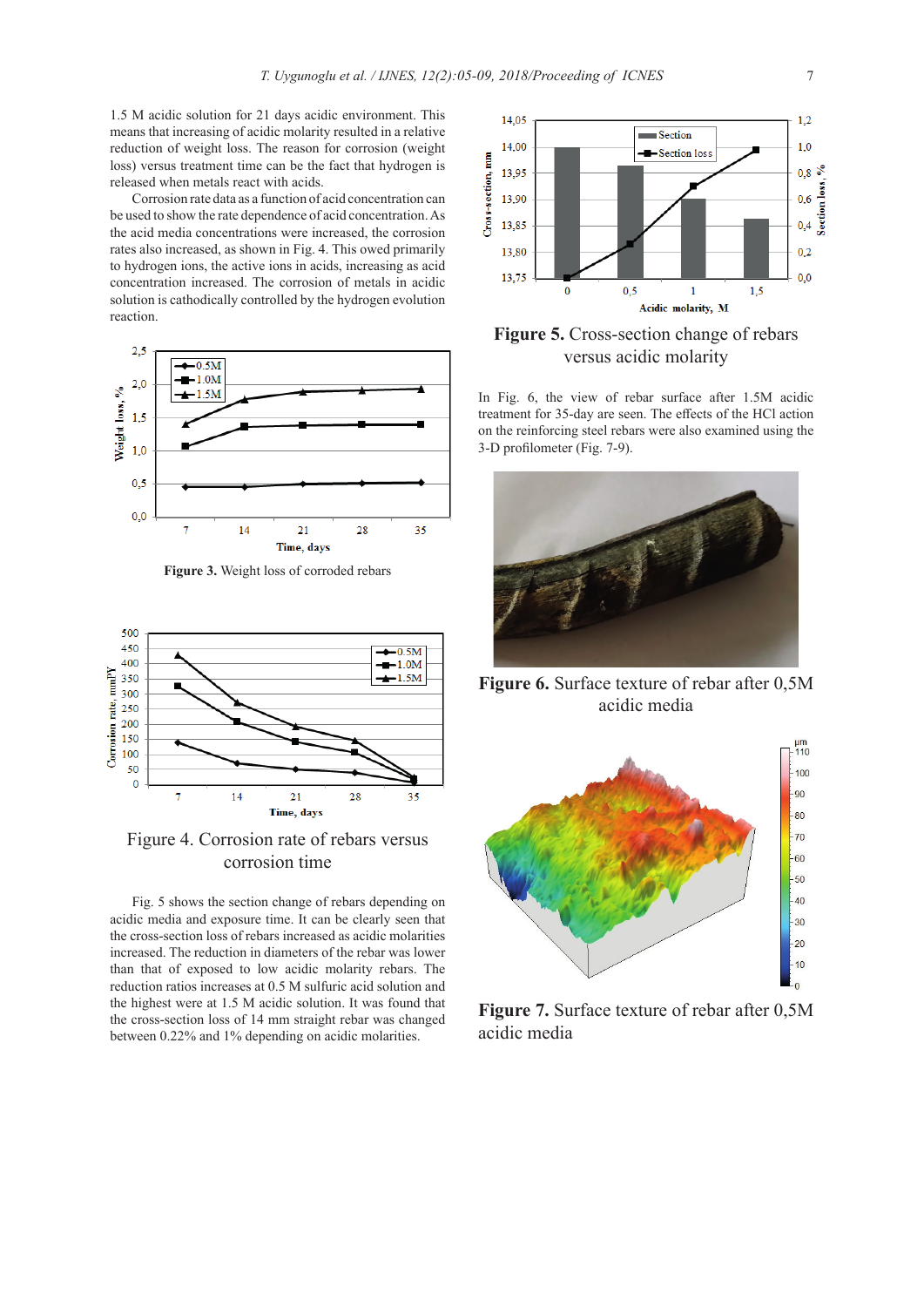

**Figure 8.** Surface texture of rebar after 1,0M acidic media



**Figure 9.** Surface texture of rebar after 1,5M acidic media

The studies were performed on these samples in order to investigate the condition of the steel rebar surface. It is clear that the corrosion of the steel bar not only reduced its crosssection irregularly but also altered the rib shape on a ribbed bar surface. The steel bar exposed to 1.5 M acidic media presented a more serious corrosion on the surface when compared to rebars exposed to lower acidic environment. Decreasing the HCl concentration in practical terms translated to a reduction in steel rebar deterioration and an extension in the useful life of the reinforcement structures.

#### **CONCLUSION**

In this study, investigations were carried out on the rapid corrosion behavior of unprotected low-carbon ribbed reinforcing steel exposed to different concentrations of HCl solutions (0.5, 1.0 and 1.5M). As the acid media concentrations were increased, the corrosion rates also increased. After a 21-day acidic media exposure, pH of solution with samples increased from 1 to 5. It was also found that the weight loss of the steel rebars was initially low and then tendency of increasing was observed depending on time. The lowest weight loss was found at 0.5 M HCl as predictable, and the highest weight loss was obtained at 1.5 M HCl. increasing of acidic molarity resulted in a relative reduction of weight loss. The reason for corrosion (weight loss) versus treatment time can be the fact that hydrogen is released when metals react with acids. The cross-section loss of rebars increased as acidic molarities increased. The cross-section loss of 14 mm straight rebar was changed between 0.22% and 1% depending on acidic molarities. Consequently, the rebar diameter reduced from 14 mm to 13.86 mm after 1.5M acidic environment for 35 days. Therefore, the rebar which is exposed to acidic environment must be protected against to cross-section loss.

#### **Acknowledgement**

Authors thank to Afyon Kocatepe University for supporting the study with 18.KARIYER.209 Scientific Project.

#### **REFERENCES**

[1] J.P. Broomfield,. Corrosion of Steel in Concrete: Understanding, Investigation, and Repair. (1997) London: Spon Press Publications.

[2] D.A.K. Mullick Corrosion of reinforcement in concrete-an interactive durability problem. *The Indian Concrete Journal* 74 (2004), 168-175.

[3] J.Fliz, , S. Akshey, D. Li, Y. Kyo, S. Sabol, H. Pickering, and K. Osseo-Asare. Method for Measuring the Corrosion Rate of Steel in Concrete. *Condition Evaluation of Concrete Bridges Relative to Reinforcement Corrosion*. 2(1992),Washington, D.C., Strategic.

[4] R.D. Brown,. Mechanisms of Corrosion of Steel in Concrete in Relation to Design, Inspection, and Repair of Offshore and Costal Structures. *Special Publication 65-11. Detroit, MI: American Concrete Institute* (1980) 169–204.

[5] M. Gupta, J. Mishra, K.S. Pitre, Corrosion and Inhibition Effects of Mild Steel in Hydrochloric Acid Solutions Containing Organophosphonic Acid, *International Journal of Corrosion*, Article ID 582982 (2013), 1-5.

[6] E.A. Noor, A.H. Al-Moubaraki, Corrosion Behavior of Mild Steel in Hydrochloric Acid Solutions, *Int. J. Electrochem. Sci.,* 3 (2008) 806 - 818.

[4] P. Mohan, R. Usha, G.P. Kalaighan, V.S. Murlidharan, Inhibition effect of benzohydrazide derivativeson corrosion behaviour of mild steel in 1M HCl, *Journal of Chemistry*, Article ID 541691, (2013), 1-7.

[5] S.E. Hussain, A.S. Al-Gahtani, E. Rasheeduzzafar Chloride threshold for corrosion of reinforcement in concrete. *ACI Materials Journal* (1996), 534-538.

[6] K.K. Keneth, E.K. Karl, Corrosion below sewer structure, *Am. Soc. Civil Eng*. 61 (1991) 57–59.

[7] A.A. Al-Amiery, A.A.H. Kadhum, A.H.M. Alobaidy, A.B. Mohamad, P.S. Hoon, Novel Corrosion Inhibitor for Mild Steel in HCl, *Materials* (2014), *7*, 662-672

[8] O.A. Omotosho, O.O. Ajayi, O.S. Fayomi, V.O. Ifepe, Assessing the deterioration behaviour of mild steel in 2 M sulphuric acid using Bambusa glauscescens, *Int. J. Appl. Eng. Res.* 2 (2) (2011) 406–418.

[9] M. Hosseini, S.F.L. Mertens, M. Ghorbani, M.R. Arshadi, Asymmetrical Schiff bases as inhibitors of mild steel corrosion in sulphuric acid media. *Mater. Chem. Phys.*  (2003), *78*, 800–808.

[11] A. Singh, E. E. Ebenso, M. A. Quraishi et al., "Corrosion inhibition of carbon steel in HCl solution by some plant extracts," *International Journal of Corrosion*, (2012), Article ID 897430, 1-20.

[12] S.K. Shukla, A. Singh, A.T. Quraishi, Efficient